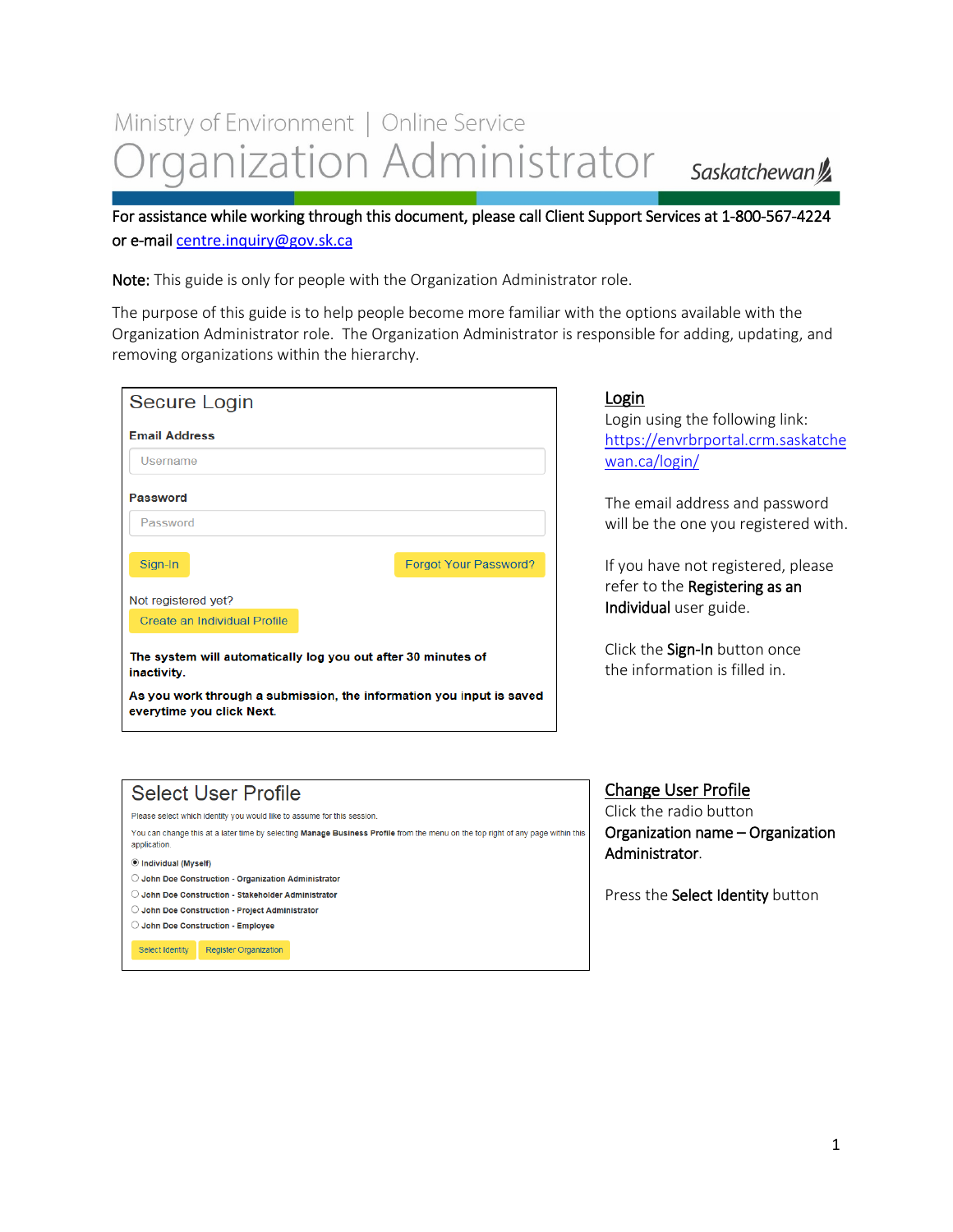|                            | Doe, John - Organization Administrator<br>Logout<br><b>Environment Business Services</b>                                                                                                                                            |  |
|----------------------------|-------------------------------------------------------------------------------------------------------------------------------------------------------------------------------------------------------------------------------------|--|
|                            | <b>Manage Organization</b>                                                                                                                                                                                                          |  |
|                            | To change or update the details of your Organization, please change the information accordingly in the form below.                                                                                                                  |  |
|                            | When you have finished, press the Update button to save your changes.                                                                                                                                                               |  |
|                            | If you do not have any changes to make, please return to the previous page.                                                                                                                                                         |  |
| Organization               | To change your legal business name or address information, please call the ministry's public inquiry line at 1-800-567-4224. Please be prepared to provide a<br>copy of the name change document to help facilitate the request.    |  |
| <b>Organization Name</b>   |                                                                                                                                                                                                                                     |  |
| John Doe Construction      |                                                                                                                                                                                                                                     |  |
| <b>Legal Business Name</b> |                                                                                                                                                                                                                                     |  |
| John Doe Construction      | <b>Manage Organization</b>                                                                                                                                                                                                          |  |
| <b>Business Number</b>     | To change or update the details of your Organization, please change the information accordingly in the form<br>below                                                                                                                |  |
| Industry                   | When you have finished, press the Update button to save your changes.                                                                                                                                                               |  |
| (23) Construction          |                                                                                                                                                                                                                                     |  |
| Phone                      | If you do not have any changes to make, please return to the previous page.                                                                                                                                                         |  |
| (306) 555-0202             | To change your legal business name or address information, please call the ministry's public inquiry line at<br>1-800-567-4224. Please be prepared to provide a copy of the name change document to help facilitate the<br>request. |  |
| Other Phone                |                                                                                                                                                                                                                                     |  |
| Fax                        |                                                                                                                                                                                                                                     |  |

Update organization

Manage Organization appears.

If your Organization is not associated with our financial department you may update any information you'd like. When complete, click Update.

If your Organization is associated with our financial department, the red text will appear. This text notifies you to call the public inquiry line at 1-800-567-4224 to make changes to your legal business name or address information.

#### Address

Address Line 1 (e.g. Street address, P.O. box, RR no, etc.) 110 Construction Street Address Line 2 (e.g. Apartment, suite, unit, building, floor, etc.)

| <b>Address Line 3</b>      |        |  |
|----------------------------|--------|--|
|                            |        |  |
| City                       |        |  |
| Saskatoon                  |        |  |
| Country                    |        |  |
| Canada                     |        |  |
| <b>Province / State</b>    |        |  |
| Saskatchewan               |        |  |
| Postal / Zip Code          |        |  |
| <b>S7T 0E8</b>             |        |  |
| Other Province / State     |        |  |
|                            |        |  |
| Update                     |        |  |
| Register Child Omanization | Return |  |

#### Register a Child organization

If the current organization has a different branch/location that also sends applications and notifications to the ministry, you can register it as a child organization. This will allow a connection with the "parent organization" while being a separate entity.

#### Click Register Child Organization to

add an affiliate to the existing organization.